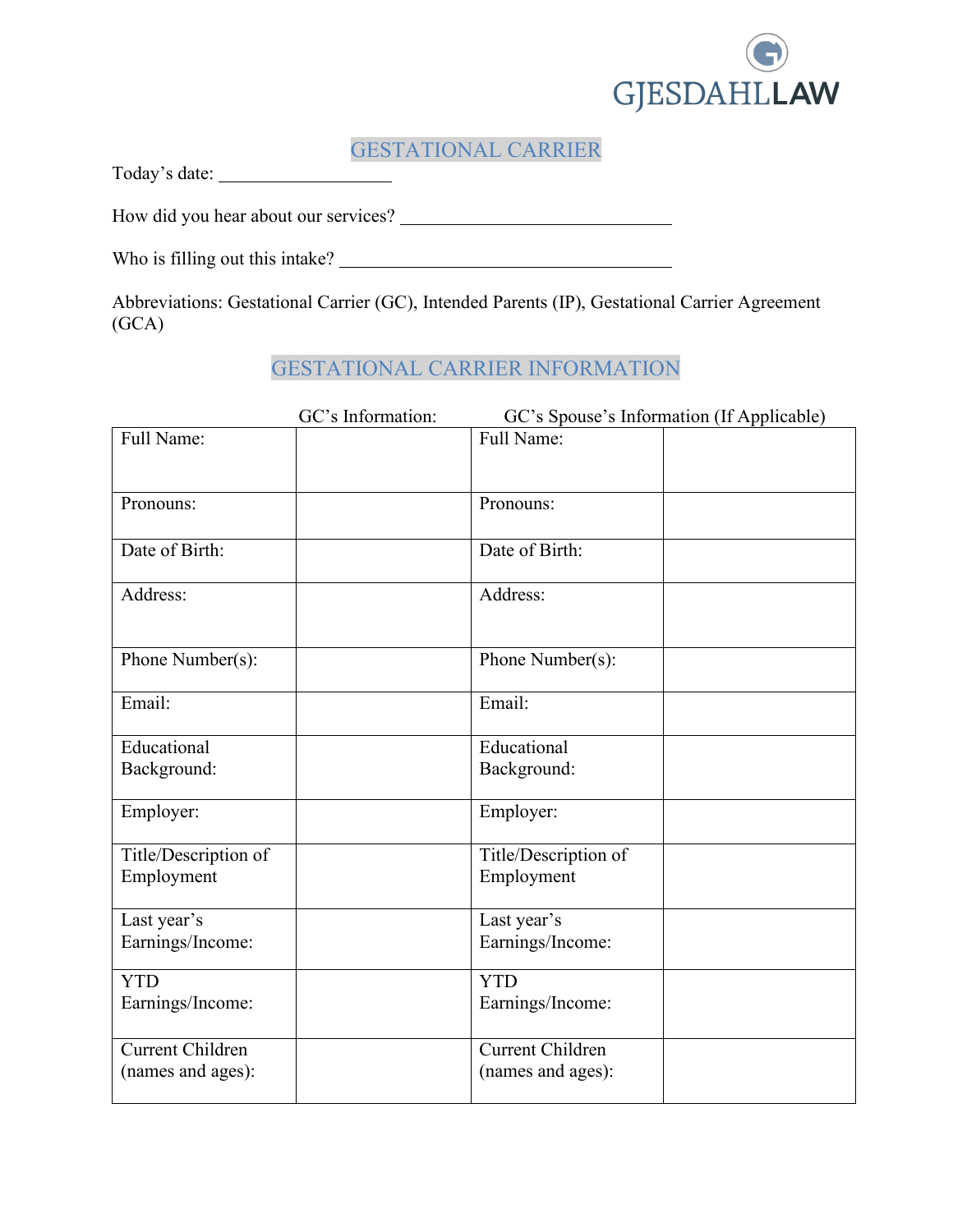| Criminal History:                                              | Criminal History:                                              |  |
|----------------------------------------------------------------|----------------------------------------------------------------|--|
| Mental Health<br>history:                                      | Mental Health history:                                         |  |
| Domestic Violence<br>History:                                  | Domestic Violence<br>History:                                  |  |
| Marital History:                                               | Marital History:                                               |  |
| Attorney:                                                      | Attorney:                                                      |  |
| Have a Will, Power<br>of Attorney, or<br>Healthcare Directive? | Have a Will, Power of<br>Attorney, or<br>Healthcare Directive? |  |

# INTENDED PARENTS' INFORMATION

|                   | IP's Information: |                   | Second IP's Information: |
|-------------------|-------------------|-------------------|--------------------------|
| Full Name:        |                   | Full Name:        |                          |
| Pronouns:         |                   | Pronouns:         |                          |
| Date of Birth:    |                   | Date of Birth:    |                          |
| Address:          |                   | Address:          |                          |
| Phone             |                   | Phone             |                          |
| Number(s):        |                   | Number(s):        |                          |
| Email:            |                   | Email:            |                          |
| Educational       |                   | Educational       |                          |
| background:       |                   | background:       |                          |
| Employer:         |                   | Employer:         |                          |
| Title/Description |                   | Title/Description |                          |
| of Employment:    |                   | of employment:    |                          |
| Last year's       |                   | Last year's       |                          |
| Earnings/Income:  |                   | Earnings/Income:  |                          |

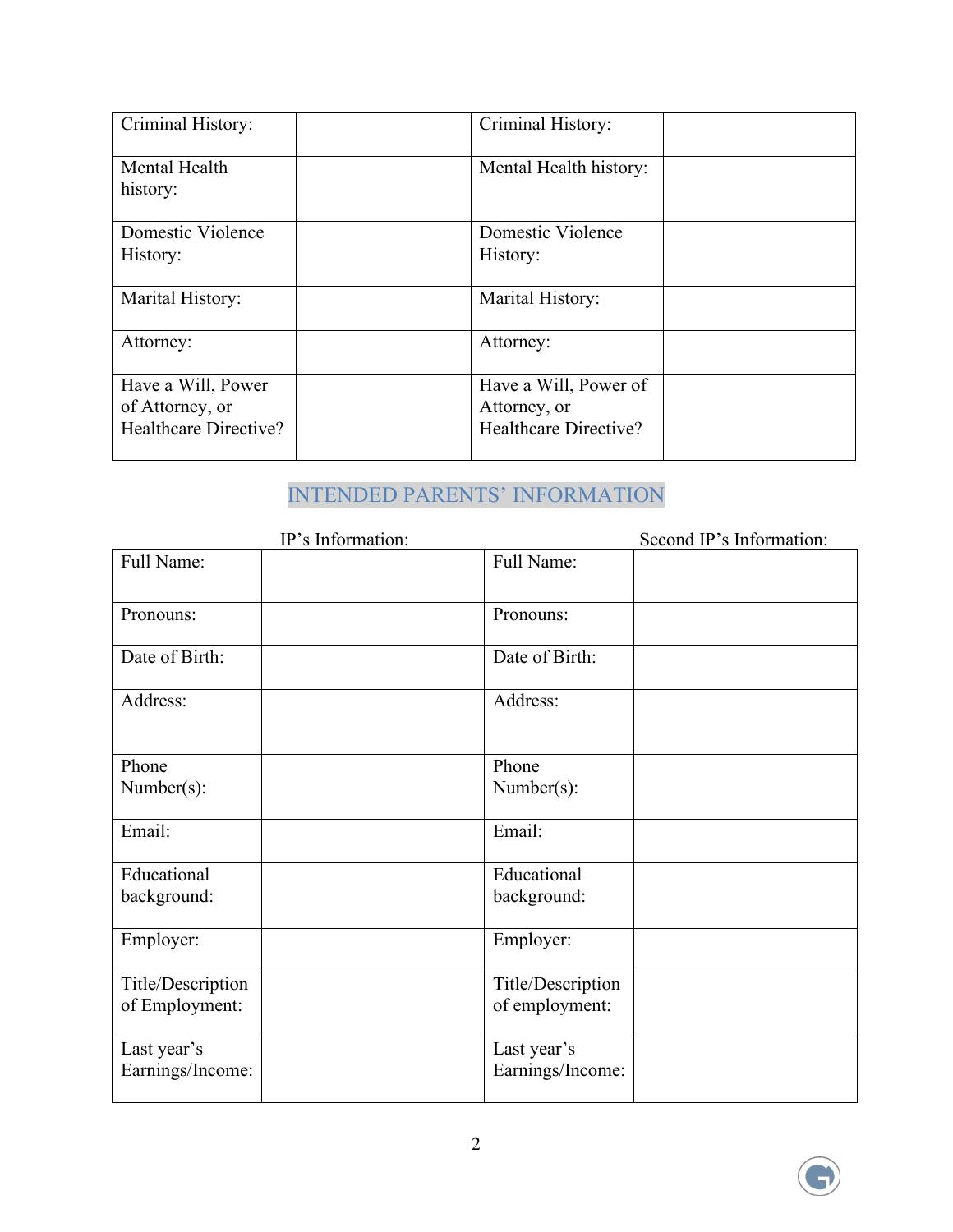| <b>YTD</b>        | <b>YTD</b>        |  |
|-------------------|-------------------|--|
| Earnings/Income:  | Earnings/Income:  |  |
|                   |                   |  |
| Current children  | Current children  |  |
| (names and age):  | (names and age):  |  |
|                   |                   |  |
|                   |                   |  |
| Criminal History: | Criminal History: |  |
|                   |                   |  |
| Mental Health     | Mental Health     |  |
| history:          | history:          |  |
|                   |                   |  |
| Domestic          | Domestic          |  |
| Violence history: | Violence history: |  |
|                   |                   |  |
| Marital History:  | Marital History:  |  |
|                   |                   |  |
| Attorney:         | Attorney:         |  |
|                   |                   |  |
| Have a Will,      | Have a Will,      |  |
| Power of          | Power of          |  |
| Attorney, or      | Attorney, or      |  |
| Healthcare        | Healthcare        |  |
| Directive?        | Directive?        |  |
|                   |                   |  |

### GENERAL BACKGROUND

Please explain why the Gestational Carrier route is being pursued.

 $\overline{a}$ 

How do the IPs and GC know each other? How was it decided that GC would carry the child? Please explain the relationship.



 $\overline{a}$ 

 $\overline{a}$ 

 $\overline{a}$ 

 $\overline{a}$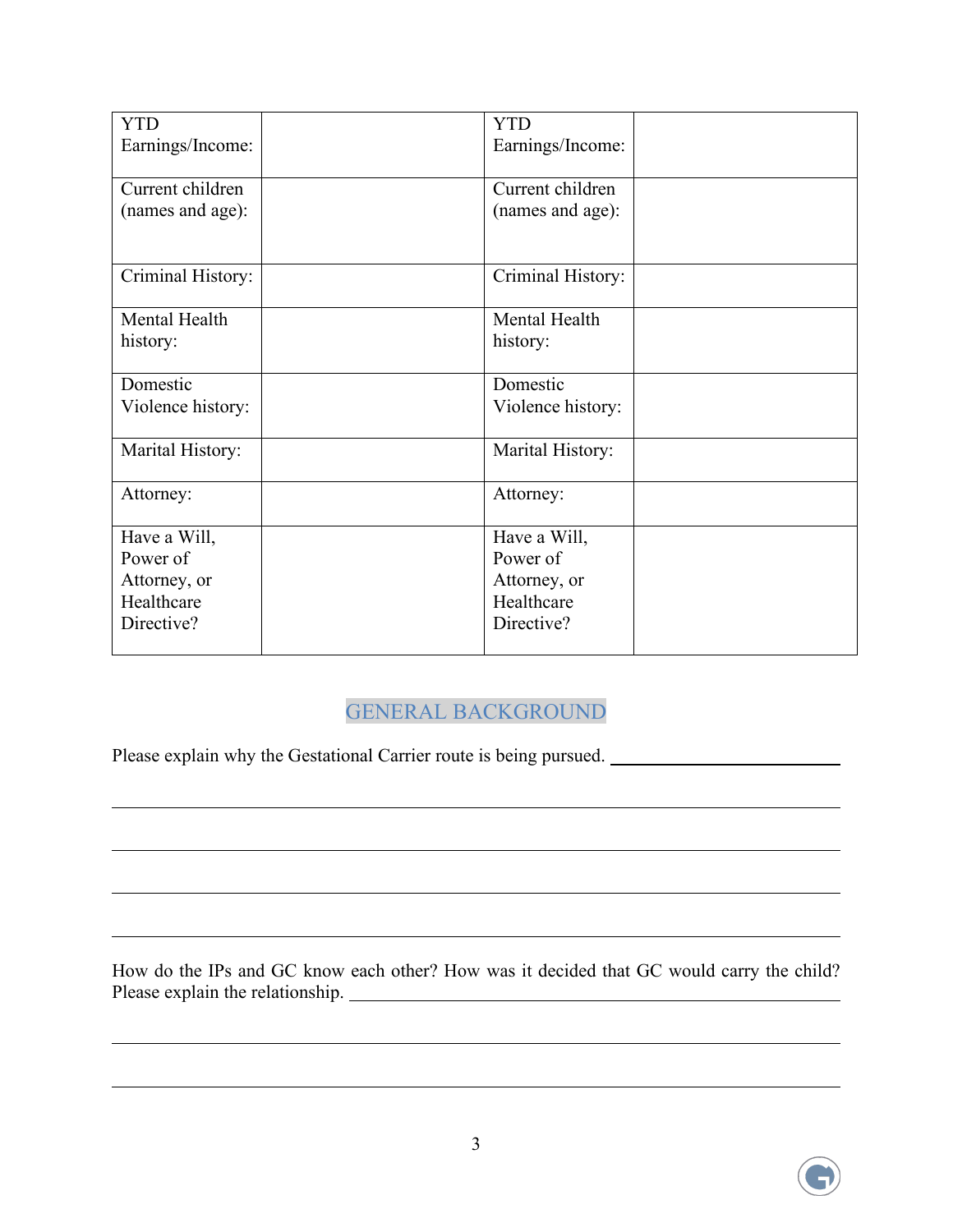Where are you in the medical process at this point? What has already been completed and what is coming up?

 $\overline{a}$ 

 $\overline{a}$ 

# MEDICAL PROVIDERS

| Name and address of physician who recommended GCA: _____________________________                                     |  |  |
|----------------------------------------------------------------------------------------------------------------------|--|--|
| ,我们也不会有什么。""我们的人,我们也不会有什么?""我们的人,我们也不会有什么?""我们的人,我们也不会有什么?""我们的人,我们也不会有什么?""我们的人                                     |  |  |
| Name and address of physician removing any eggs: ________________________________                                    |  |  |
| <u> 1989 - Jan Samuel Barbara, marka a shekara ta 1989 - An tsara tsara tsara tsara tsara tsara tsara tsara tsar</u> |  |  |
|                                                                                                                      |  |  |
| ,我们也不会有什么。""我们的人,我们也不会有什么?""我们的人,我们也不会有什么?""我们的人,我们也不会有什么?""我们的人,我们也不会有什么?""我们的人                                     |  |  |
|                                                                                                                      |  |  |
| <u> 1989 - Johann Stoff, fransk politik (f. 1989)</u>                                                                |  |  |
|                                                                                                                      |  |  |
| ,我们也不会有一个人的人,我们也不会有一个人的人,我们也不会有一个人的人。""我们,我们也不会有一个人的人,我们也不会有一个人的人,我们也不会有一个人的人,我们                                     |  |  |
|                                                                                                                      |  |  |
|                                                                                                                      |  |  |
| Name and address of any other relevant doctors. Please explain the doctor's involvement:                             |  |  |
|                                                                                                                      |  |  |

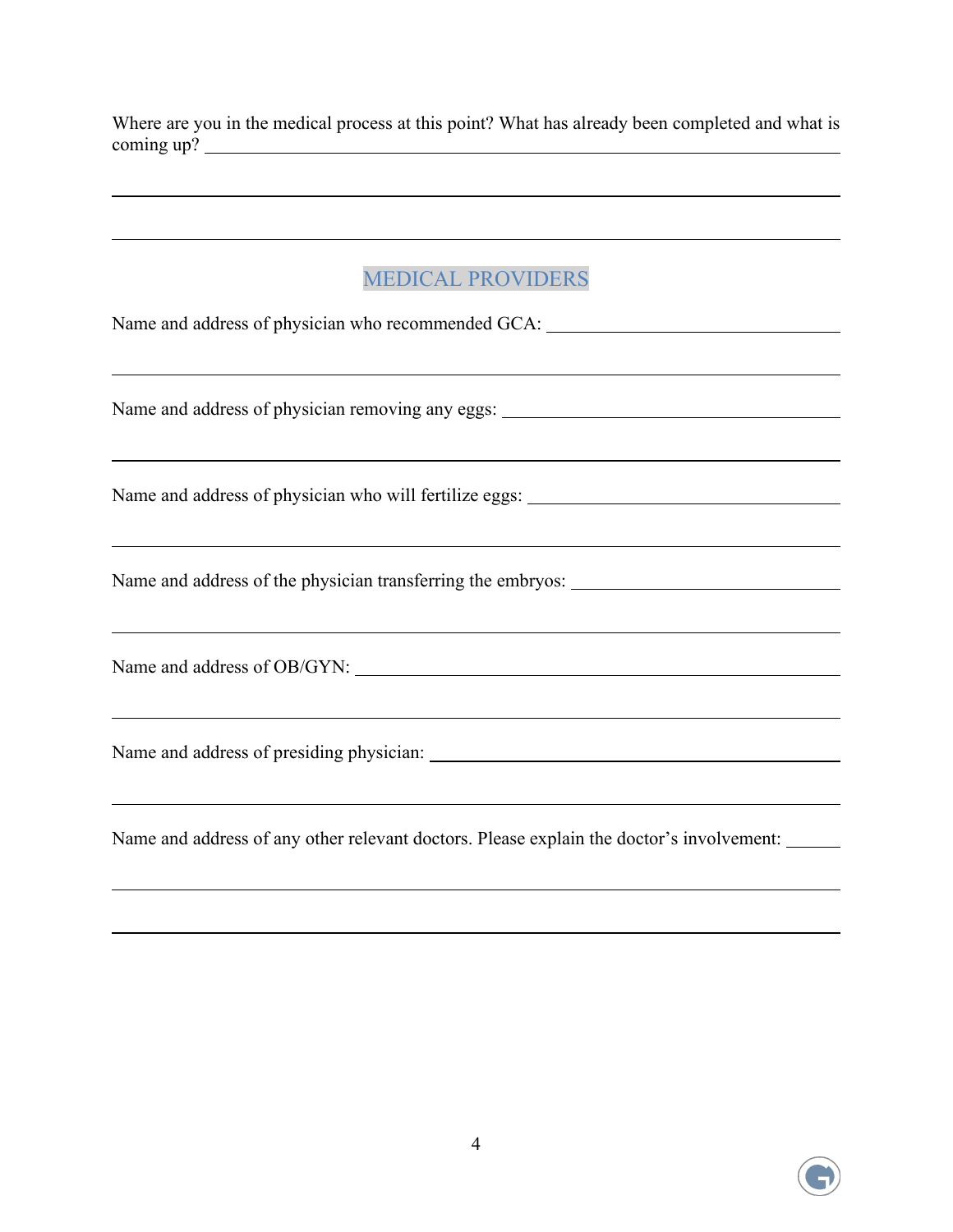### MEDICAL RECORDS

Will GC make her medical records/history available to the IPs? GC's kids' medical records?  $\overline{a}$ GC's spouse's medical records? Will the IPs make their medical records/history available to GC? Will the IPs be able to participate and be present during all prenatal medical junctures, at birth, and during birthing classes? PREGNANCY Whose egg will be used? Describe the source of the egg(s).  $\overline{a}$ Whose sperm will be used? Describe the source of the sperm. How many pre-embryo transfers do you agree to undergo? \_\_\_\_\_\_\_\_\_\_\_\_\_\_\_\_\_\_\_\_\_\_\_\_\_ Does GC agree to restrain from drinking, smoking, and other risky behaviors during pregnancy?  $\overline{a}$ In the event of multiple fetuses, does everyone agree to abide by the physician's recommendation as to selective reduction?  $\overline{a}$ Does GC agree to an amniocentesis and level 2 ultrasound if recommended by the physician?



 $\overline{a}$ 

 $\overline{a}$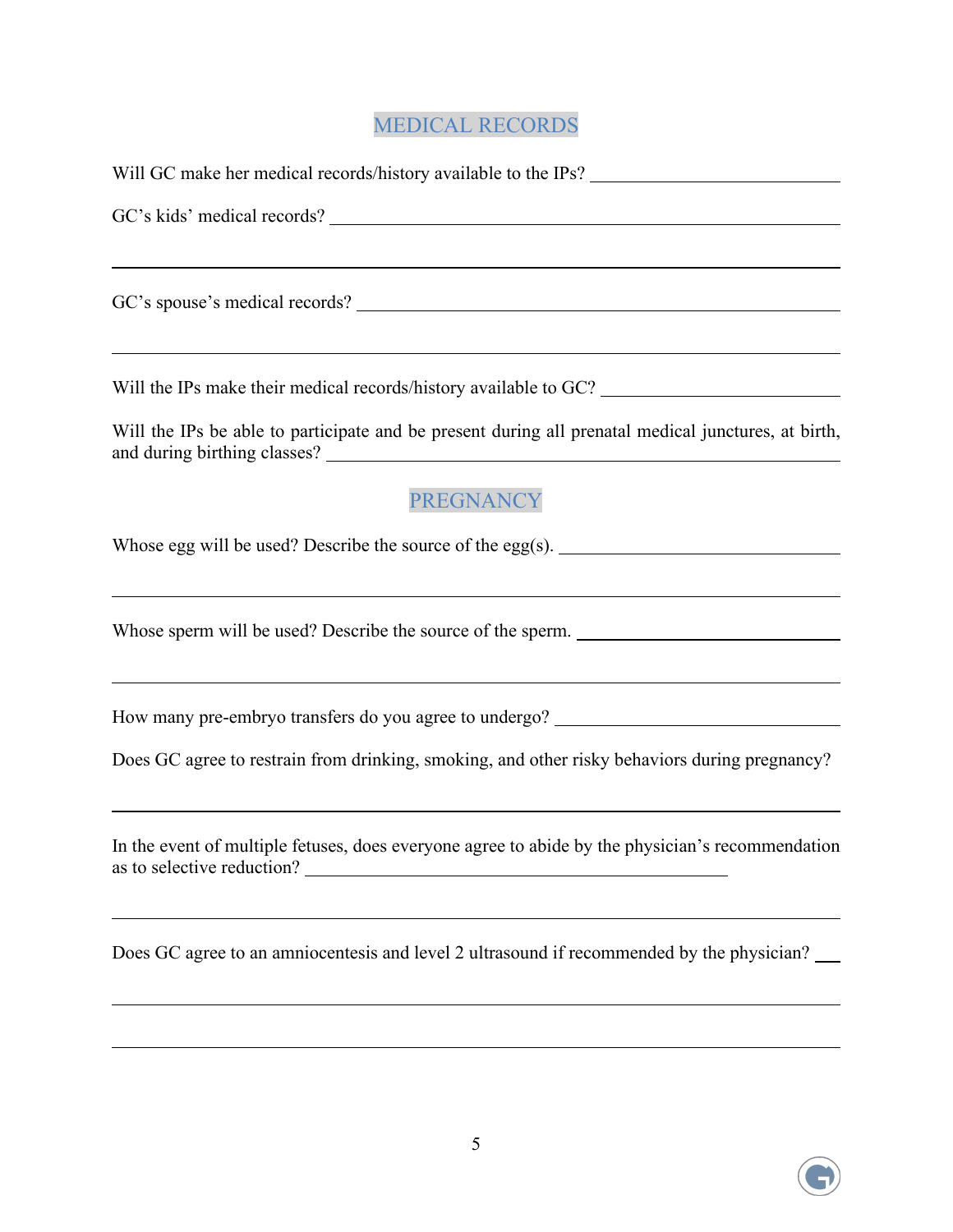Is there any procedure the GC does not agree to even when recommended by the doctor?

How many fetuses is the GC willing to carry at once?

### DELIVERY

Will the IPs be allowed to be inside the delivery room? Please list any restrictions.

Does GC agree to delivery by C-section, if necessary and/or recommended by their treating physician?

Where will the birth take place (city, state, and hospital)? \_\_\_\_\_\_\_\_\_\_\_\_\_\_\_\_\_\_\_\_

 $\overline{a}$ 

 $\overline{a}$ 

 $\overline{a}$ 

 $\overline{a}$ 

 $\overline{a}$ 

 $\overline{a}$ 

 $\overline{a}$ 

 $\overline{a}$ 

 $\overline{a}$ 

Is it intended that, immediately upon birth, the child's care and custody will be relinquished to the IPs by both the GC and her spouse?

# EXPENSES

Who has the insurance which will cover the pregnancy, birth, etc.? Please explain:

Generally, describe any and all financial and other terms that have been discussed and/or agreed upon by the IPs and GC:

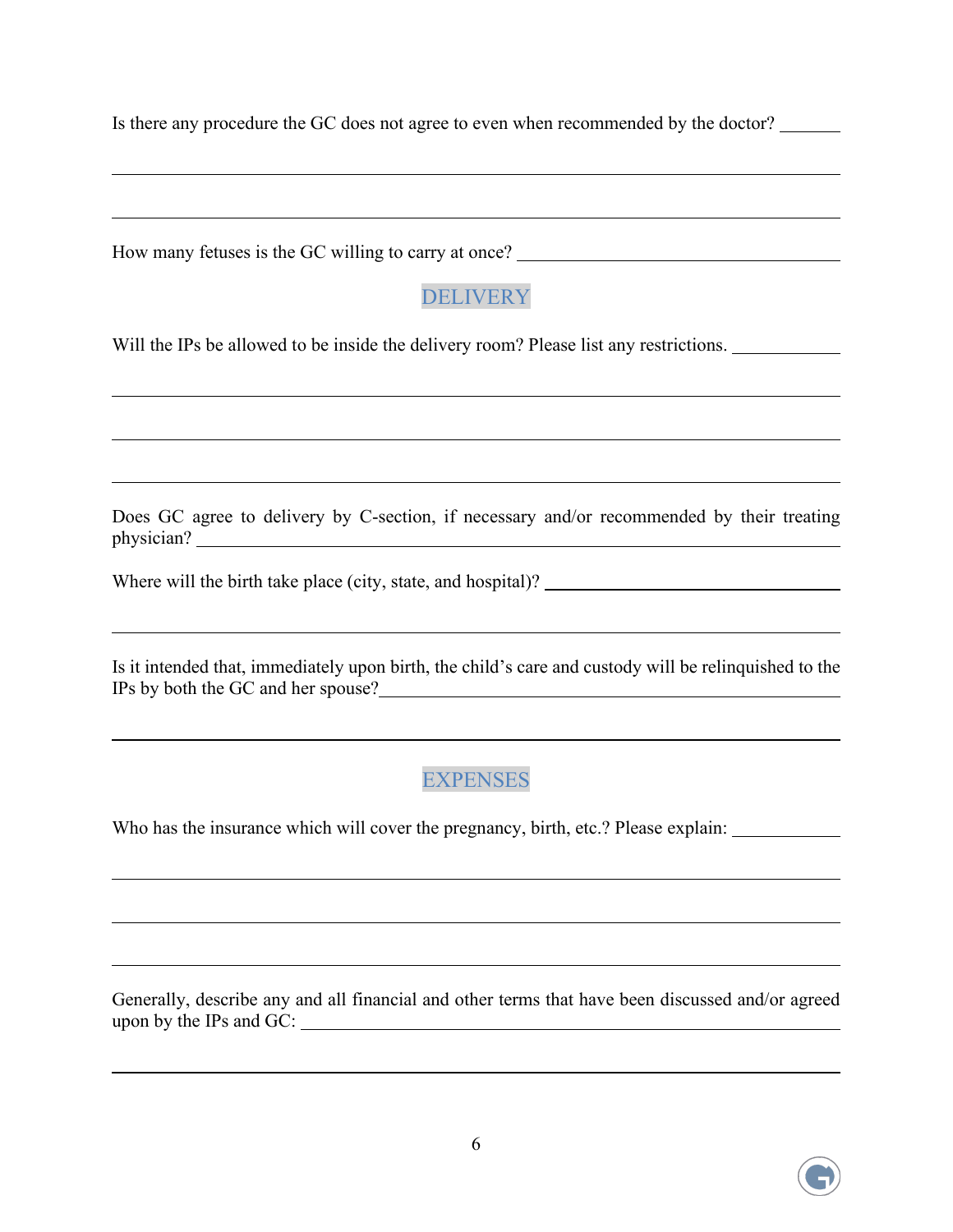The following is a list of common expenses the GC will incur. Please explain how much, if anything, GC will be compensated for each expense. Please be specific with minimum and maximum amounts, if necessary:

a. medical costs, deductibles, and co-pays not covered by her medical plan;

 $\overline{a}$ 

 $\overline{a}$ 

|                | ,我们也不会有什么。""我们的人,我们也不会有什么?""我们的人,我们也不会有什么?""我们的人,我们也不会有什么?""我们的人,我们也不会有什么?""我们的人 |
|----------------|----------------------------------------------------------------------------------|
|                |                                                                                  |
|                | d. prescription medications:                                                     |
|                | ,我们也不会有什么。""我们的人,我们也不会有什么?""我们的人,我们也不会有什么?""我们的人,我们也不会有什么?""我们的人,我们也不会有什么?""我们的人 |
|                | e. maternity clothes:                                                            |
|                | ,我们也不会有什么。""我们的人,我们也不会有什么?""我们的人,我们也不会有什么?""我们的人,我们也不会有什么?""我们的人,我们也不会有什么?""我们的人 |
| f.             | funeral/cremation costs of a stillborn child: __________________________________ |
|                | ,我们也不会有什么。""我们的人,我们也不会有什么?""我们的人,我们也不会有什么?""我们的人,我们也不会有什么?""我们的人,我们也不会有什么?""我们的人 |
|                |                                                                                  |
|                | ,我们也不会有什么。""我们的人,我们也不会有什么?""我们的人,我们也不会有什么?""我们的人,我们也不会有什么?""我们的人,我们也不会有什么?""我们的人 |
|                | h. GC's attorney's fees:                                                         |
|                |                                                                                  |
| $\mathbf{i}$ . |                                                                                  |
|                |                                                                                  |

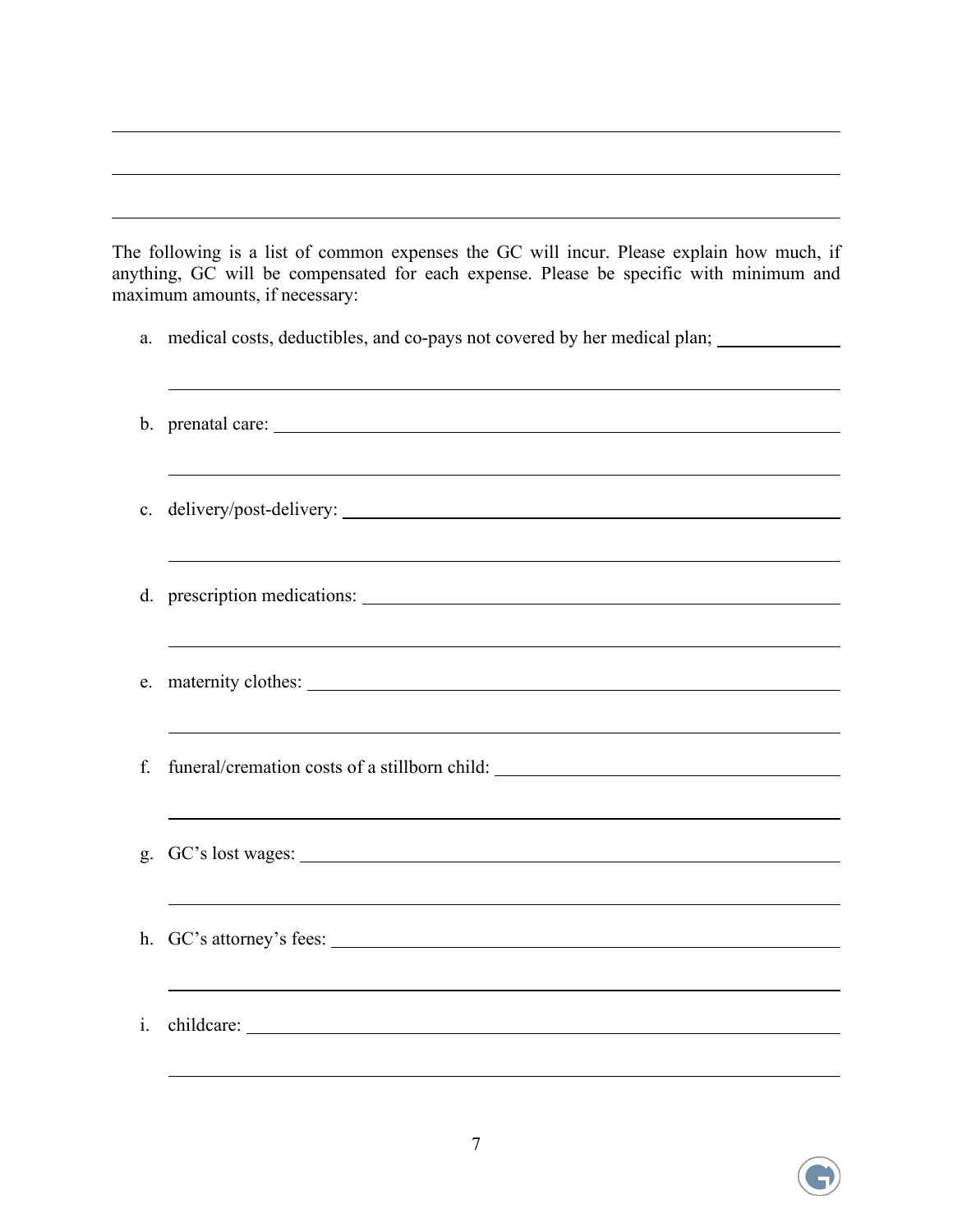| $\mathbf{i}$ . |                                                                                                                                                                                                        |
|----------------|--------------------------------------------------------------------------------------------------------------------------------------------------------------------------------------------------------|
|                | k. travel costs:                                                                                                                                                                                       |
| 1.             | C-section birth:                                                                                                                                                                                       |
|                | ,我们也不会有什么。""我们的人,我们也不会有什么?""我们的人,我们也不会有什么?""我们的人,我们也不会有什么?""我们的人,我们也不会有什么?""我们的人                                                                                                                       |
|                | <u> 1989 - Johann Stoff, deur de Frankryk fan de Fryske kommunenter fan de Fryske kommunenter fan de Fryske kommun</u>                                                                                 |
|                | Other than these expenses, how much will GC be paid for her services? At what intervals?                                                                                                               |
|                | What is the intention with both already-paid and to-be-paid fees if the pregnancy ends or is<br>terminated due to no fault of the GC?                                                                  |
|                | Please recognize the GC has a constitutional right to abort or not abort the pregnancy. If GC aborts<br>the child without a doctor's recommendation, will all payments already paid to GC be refunded? |

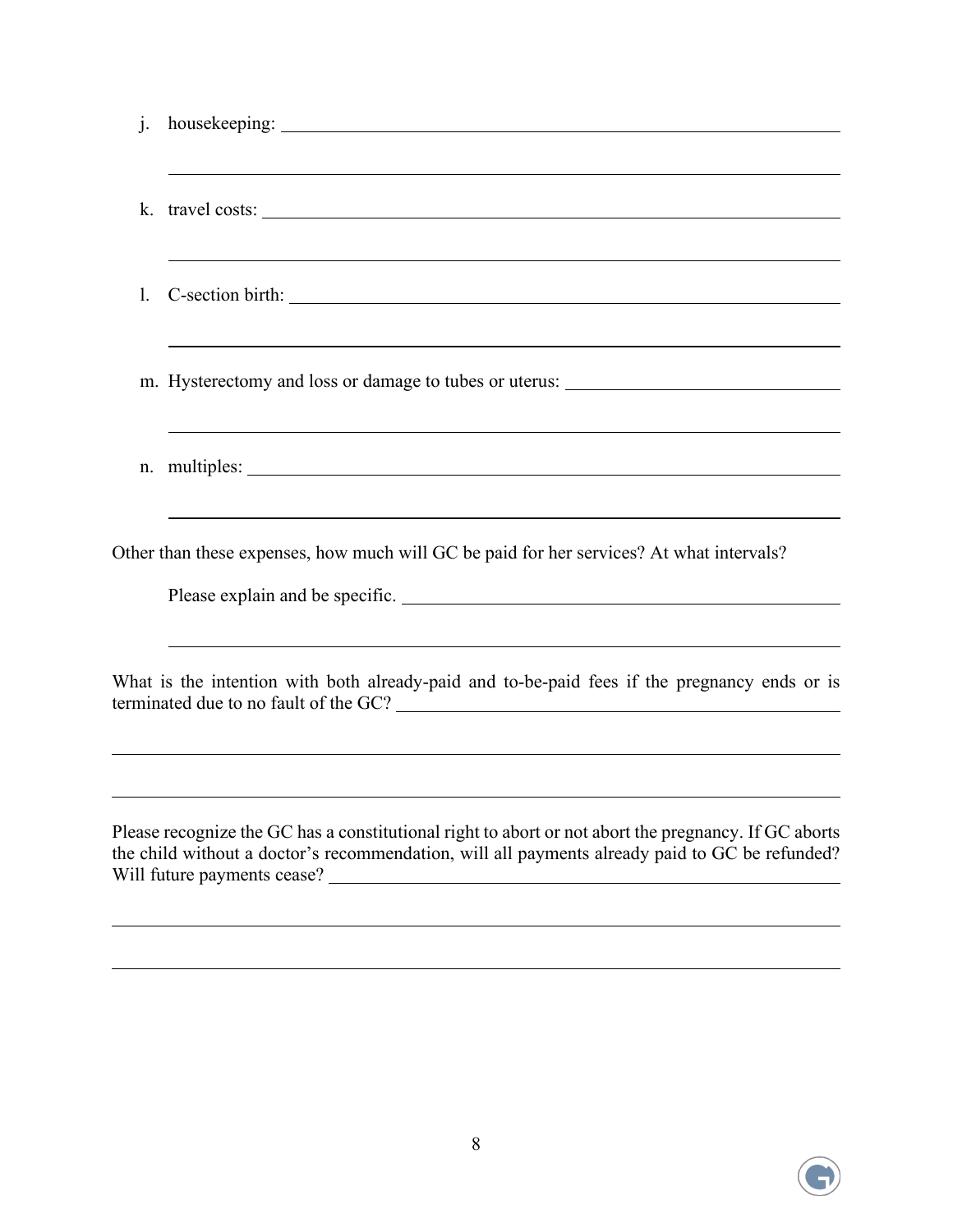# MISCELLANEOUS

What sort of travel restrictions should there be for GC? Is GC required to give notice to the IPs if she leaves the state? At what week is GC not allowed to leave the state?

| Who will have the right to name the child?                                                          |
|-----------------------------------------------------------------------------------------------------|
| ,我们也不会有什么。""我们的人,我们也不会有什么?""我们的人,我们也不会有什么?""我们的人,我们也不会有什么?""我们的人,我们也不会有什么?""我们的人                    |
| For the IPs only: What two people do you designate as your guardians for the children if you both   |
|                                                                                                     |
|                                                                                                     |
|                                                                                                     |
|                                                                                                     |
| Please include any other information or comments you think will be helpful: _______________________ |
| ,我们也不会有什么。""我们的人,我们也不会有什么?""我们的人,我们也不会有什么?""我们的人,我们也不会有什么?""我们的人,我们也不会有什么?""我们的人                    |
|                                                                                                     |
|                                                                                                     |
|                                                                                                     |
|                                                                                                     |
|                                                                                                     |
|                                                                                                     |